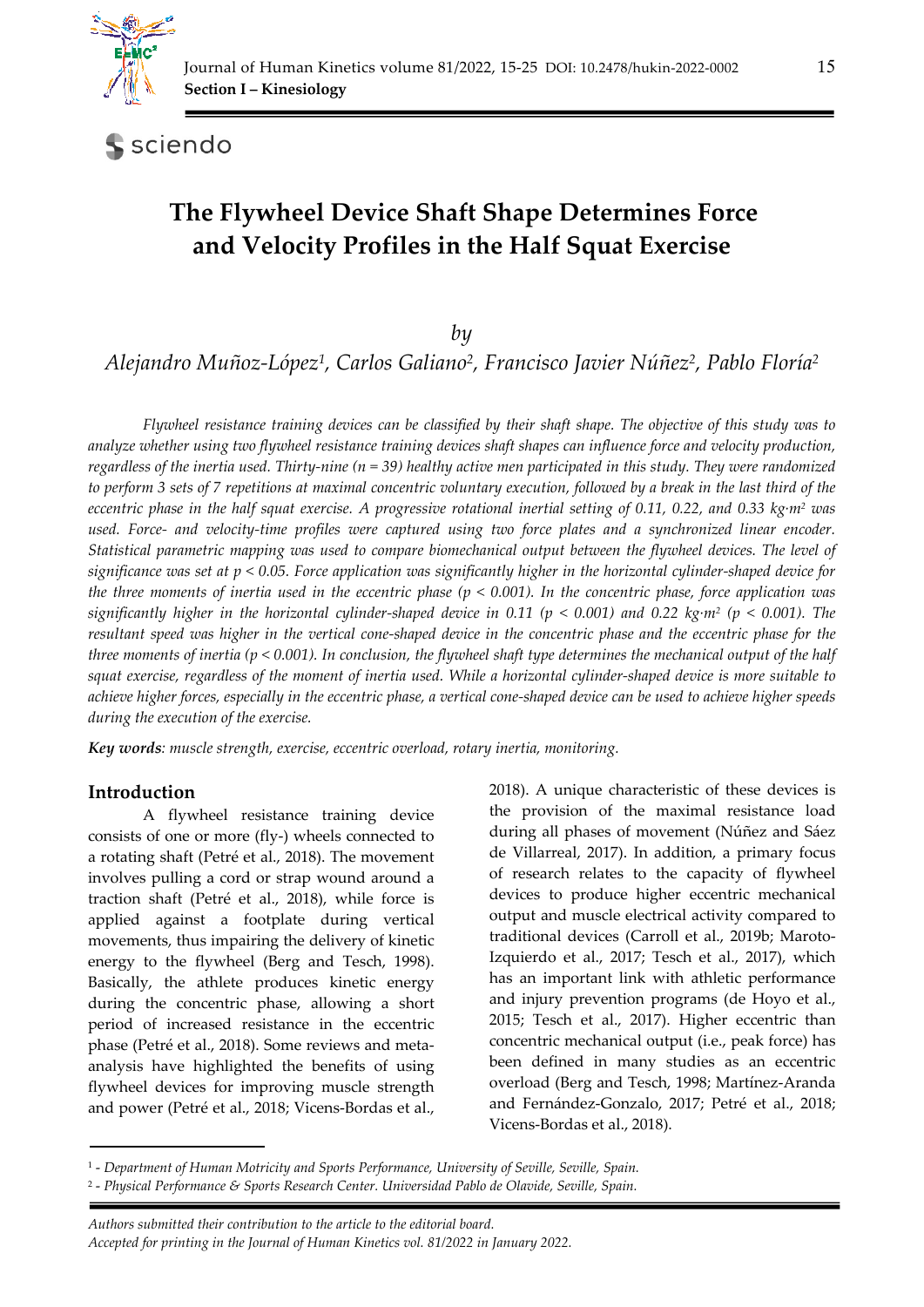Flywheel devices can be classified into two different categories: vertical-cone (VC) shaped (Gonzalo-Skok et al., 2017; Núñez et al., 2019, 2020) and horizontal-cylinder (HC) shaped (Cuenca-Fernández et al., 2019) (Figure 1). The main difference between them is the rotating shaft shape; while in the VC shaped device the shaft has a decreasing radius from the base to the top, in the HC shaped device, the radius increases due to the strap winding around the rotating shaft (Núñez et al., 2020). Hence, a VC device offers a higher variation in the radius during the movement compared to a HC device. Besides, the base of the cone can be changed by attaching the closer round pulley to that base (Moras and Vázquez-Guerrero, 2015). During rotary movements, the shaft radius (and its shape) of both the disk and the rotating shaft determines the device workload (Carroll et al., 2019; Moras and Vázquez-Guerrero, 2015; Núñez et al., 2020). Hence, by definition, the lower the radius, the higher the amount of torque ( $\approx$  force) that can be applied for a given velocity (Núñez et al., 2020).

To date, research has focused on the description of the mechanical output of different exercises with flywheel devices using force (Carroll et al., 2019b; Martínez-Aranda and Fernández-Gonzalo, 2017; Núñez et al., 2020), velocity (Carroll et al., 2019b; Moras and Vázquez-Guerrero, 2015; Núñez et al., 2020; Timon et al., 2019) or power (Martínez-Aranda and Fernández-Gonzalo, 2017; Núñez et al., 2019; Sabido et al., 2018). What is more, data have been described and compared through different absolute intensities (Carroll et al., 2019b; Martínez-Aranda and Fernández-Gonzalo, 2017; Sabido et al., 2018), which is in accordance with the overload principle (Stone et al., 2000). The overload principle establishes that after the application of an appropriate stimulus, internal homeostasis is disrupted and the athlete can elicit improved levels of physical performance (Stone et al., 2000). For this purpose, many studies have used different external loads (e.g. intensities) in different resistance training (RT) programs using flywheel devices (Martínez-Aranda and Fernández-Gonzalo, 2017; Núñez et al., 2020; Sabido et al., 2018).

Given the amount of research to date using flywheel devices, it is very important to understand the applied force and, as a result, the movement velocity used in them (Núñez et al., 2020; Núñez and Sáez de Villarreal, 2017; Petré et al., 2018; Vicens-Bordas et al., 2018). Some studies used the moment of inertia that maximizes the peak power output during a progressive loading test (de Hoyo et al., 2015; Núñez et al., 2019). The quantities of the moments of inertia used in the literature vary from 0.0125 (Martínez-Aranda and Fernández-Gonzalo, 2017) up to 0.33 kg·m<sup>2</sup> (Núñez et al., 2020). Tous-Fajardo et al. (2006) showed that by increasing by  $0.1 \text{ kg} \cdot \text{m}^2$  in the inertia used with a HC device, the athlete applied a higher force, but achieved lower movement velocity and power. Recently, Martínez-Aranda and Fernández-Gonzalo (2017) showed that when using a HC device, the higher the inertia, the higher the force, with an inverse response in velocity and power variables. Therefore, regardless of the power output, understanding the force and velocity which can be achieved using each moment of inertia could help determine an optimal training workload (external load) to enhance each conditional sport demands during physical training.

Recently it has been shown that the VC device offers less resistance to acceleratedecelerate the movement compared to the HC flywheel device (Núñez et al., 2020). Those authors observed that the mechanical impulse was the only variable capable of differentiating between moments of inertia and flywheel systems, recommending its use to quantify the training load. The impulse is determined by calculating the area under the force-time curve and this can be used to calculate the motion velocity using the impulse-moment theorem (Linthorne, 2001). Consequently, analyzing the force- and velocity-time data series would provide information on how mechanical impulse is generated to overcome the moment of inertia of the flywheel device and ultimately produce movement velocity.

The purpose of this study was to compare the force- and velocity-time waveforms between HC and VC devices with three different progressive moments of inertia, to characterize how these varied across the movement in the half squat exercise. It was hypothesized that there would be differences between the flywheel devices in the force- and velocity-time waveforms despite the same moment of inertia being used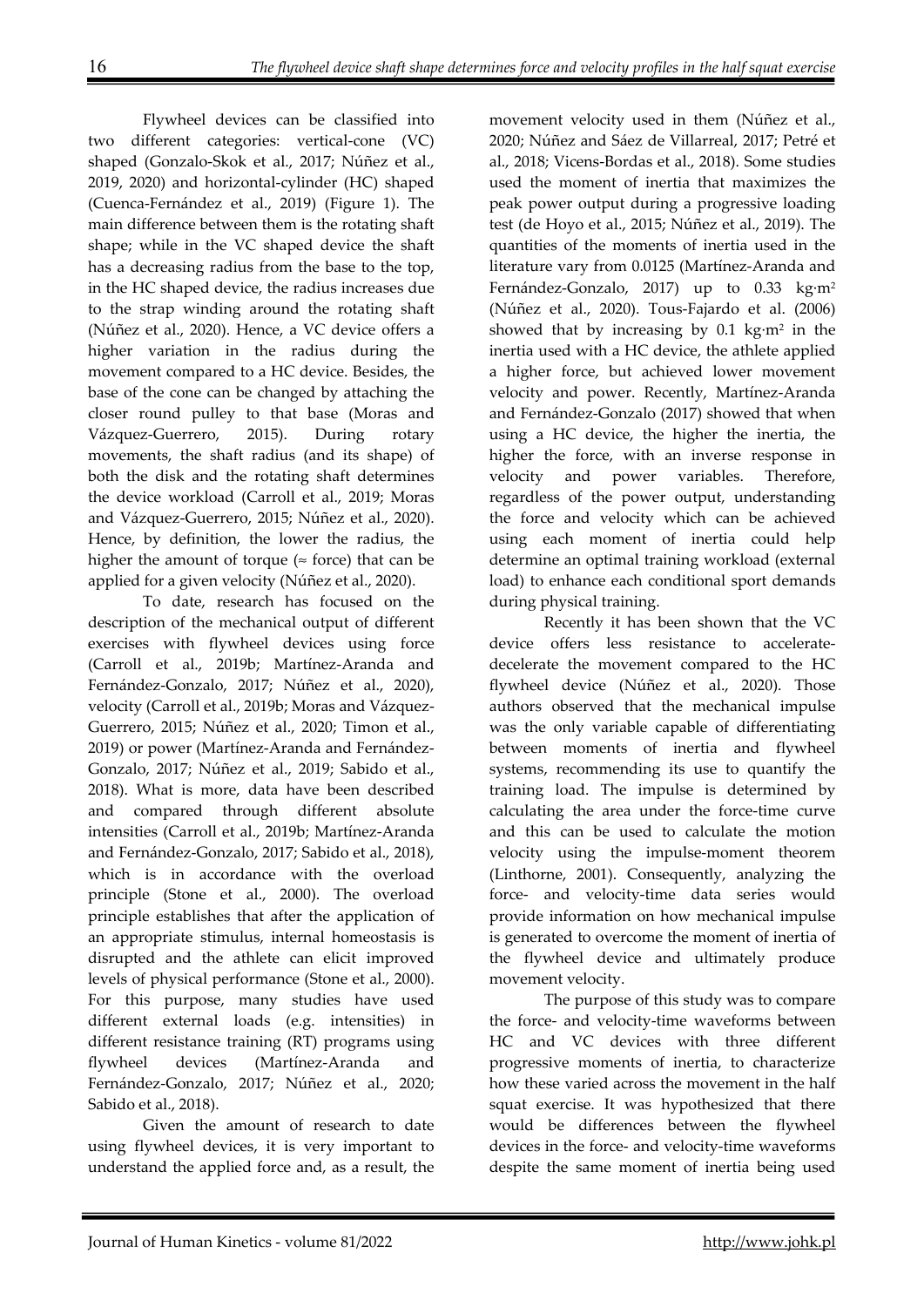(Núñez et al., 2020), due to variations in the shaft shape and the radius width.

### **Methods**

#### *Participants*

Thirty-nine healthy active men voluntarily participated in this study (mean ± SD; age:  $23 \pm 4$  years, height:  $1.75 \pm 0.06$  m, and body mass:  $74 \pm 10$  kg). All participants had at least one year of experience in the flywheel exercises used in this study. A priori power analysis was conducted using software (G\*Power 3.1.9.4; Heinrich-Heine-Universität Düsseldorf, Germany) to estimate the required sample size to identify differences between two dependent means. The minimal number of participants required to achieve a power of 0.85 with an alpha level of 0.05 was at least 38 participants. We conducted the study according to the Declaration of Helsinki, and the local research ethics committee fully approved the protocol before recruitment. After a detailed explanation of the aims, benefits, and risks involved in this investigation, all participants provided written informed consent. The main inclusion criteria were not to have any injury or illness that could interact against the results, to have a minimum of a year of experience using flywheel devices in resistance training programs, and to be physically active.

## *Design and Procedures*

This was an observational, randomized *cross-sectional* study. We randomized the participants using simple randomization to execute several half-squat exercises using a VC and an HC flywheel device with the same three progressive moments of inertia (Figure 1). We also encouraged them not to intake any substance that might enhance their performance (i.e., caffeine, stimulants or creatine), nor to change their daily life or diet. In addition, we instructed the participants not to perform any physical activity 48 h before each intervention. The execution was voluntary and maximal throughout the concentric phase, while we instructed the participants to decelerate the kinetic energy at the end of the final third of the eccentric phase to increase the eccentric activation, as previously recommended (Núñez et al., 2019). An experienced strength and conditioning coach using flywheel devices supervised the execution technique: participants were asked and controlled to do a minimum of 90º of knee flexion, with the back almost perpendicular to the floor.

The tests were performed on two different days, at the same hour, with a minimum recovery period of 72 h. The exercise protocol consisted of a half squat incremental test performed using a VC flywheel device (Twister Pulley: Element Sport, Cádiz, Spain) and a HC flywheel device (YoYo Squat; YoYo™ Technology AB, Stockholm, Sweden). Prior to the exercise protocol, participant completed a 7-min standardized general warm-up including jogging, mobility exercises, and two sets of seven repetitions of the half squat exercise. The incremental test consisted of one set of nine repetitions with three different moments of inertia, with three minutes of recovery between sets. Participants were encouraged to push as hard as possible during the concentric phase. The first two repetitions were discarded from the analyses, as previously recommended (Sabido et al., 2018). The inertias used were: 0.11 kg·m<sup>2</sup> (low), 0.22 kg·m<sup>2</sup> (medium), and 0.33 kg·m2 (large) for both devices. This increment was chosen as it has been shown that a difference of 0.10 kg·m2 resulted in different force and velocity output (Tous-Fajardo et al., 2006). Vertical ground reaction force data were recorded using two force plates (SmartCoach Europe AB, Stockholm, Sweden), with the participant standing with one leg on each plate. Vertical velocity was measured with a linear encoder (Smartcoach Power Encoder, SmartCoach Europe AB, Stockholm, Sweden) attached to a harness (fastened on both shoulders and the waist) worn by the tested subject. Vertical velocity and vertical force data were sampled at 100 Hz and synchronized using an analog-to-digital converter (SmartCoach Europe AB, Stockholm, Sweden).

### *Statistical Analysis*

All calculations were carried out in a custom-written Matlab code (MatlabWorks Inc., Natick, MA, USA). Vertical velocity and vertical time-series data for each set were segmented into seven maximal repetitions based on the time course of vertical velocity. A maximal repetition was defined as the event between the initiation of upward movement and the end of downward movement during half-squat execution. A positive vertical velocity indicated an upward movement, while a negative vertical velocity indicated a downward movement. Vertical force and velocity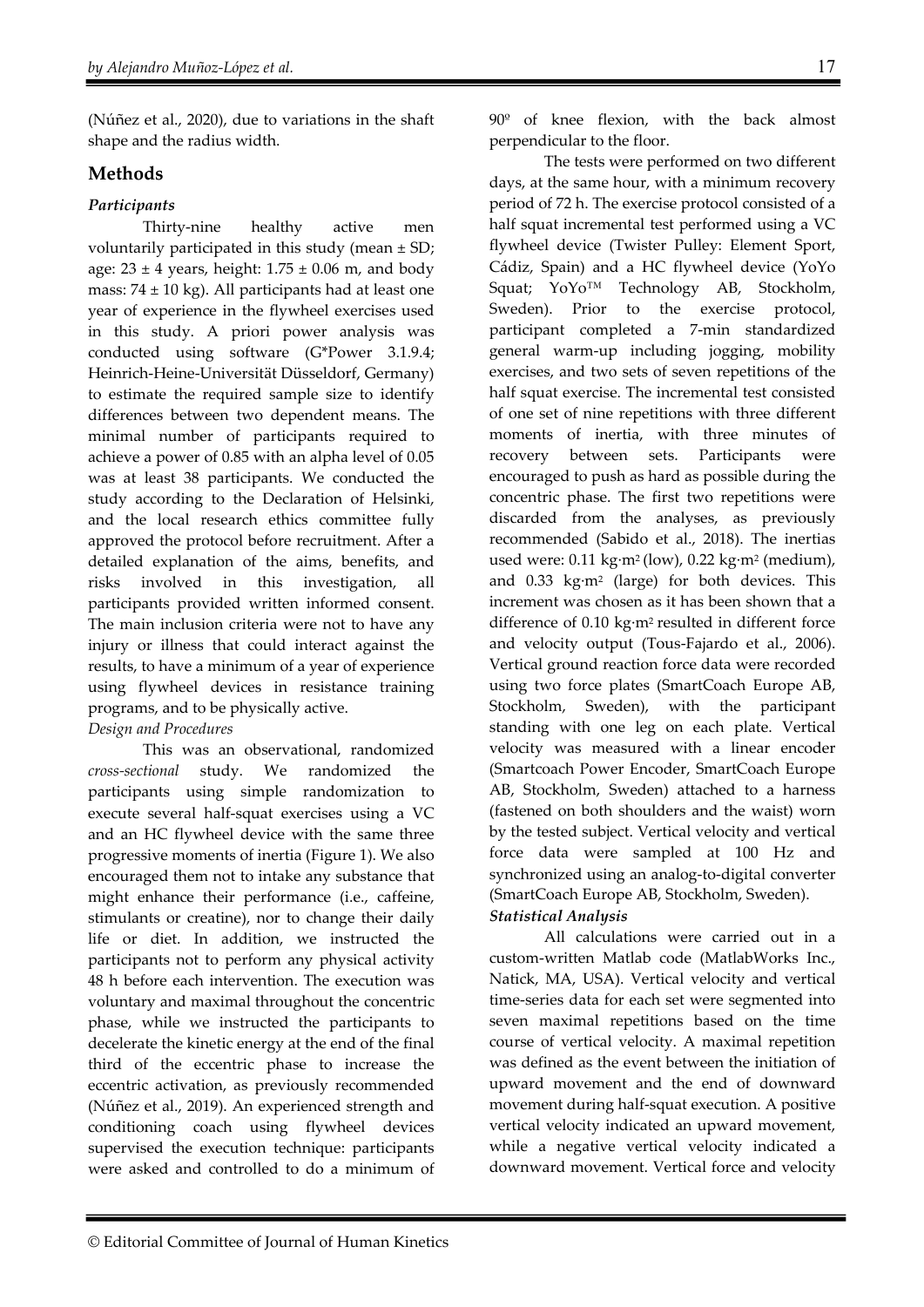data for each maximal repetition were normalized to 101 points using a cubic spline interpolation technique. This enabled all force- and velocitytime waveforms to be expressed over normalized periods (percentage time), so that individual data could be aligned. Subsequently, data were averaged across the seven maximal repetitions performed for each participant, each load, and each flywheel device.

Statistical parametric mapping (SPM) (Friston, 2007) was used to compare the flywheel devices statistically. Specifically, an SPM twotailed paired *t*-test was used to detect significant differences in force- and velocity-time waveforms between both devices used ( $\alpha$  = 5%), considering each inertia as independent analysis. For paired *t*test analyses, SPM involved two steps (Pataky, 2010). The first was to compute a scalar output statistic at each point in the normalized time series (SPM{t}). The SPM{t} indicated the magnitude of the differences in the flywheel devices; therefore, with this variable alone, we could not accept or reject our null hypothesis. The second step was to compute the critical threshold, which only  $\alpha$  % (5%) of smooth random curves would be expected to traverse.

Due to the inter-dependence of neighboring points, multiple adjacent points of the SPM{t} curves often exceed the critical threshold, these are referred to as supra-threshold clusters. Supra-threshold clusters along the SPM curve were identified and the associated *p*-values were calculated using Random Field Theory (Adler and Taylor, 2007) and have been validated for 1D data (Pataky et al., 2016). All SPM analyses were implemented using the open-source spm1d code (v.M0.1, www.spm1d.org) in Matlab.

### **Results**

SPM analysis of force and velocity curves of HC and VC flywheel devices, regardless of the inertia used, is shown in Figures 2 and 3.

Average force-time and 95% confidence intervals for each moment of inertia used are shown in Figure 2. The results revealed a significantly higher force applied during the majority of the eccentric phase for the HC compared to the VC device, irrespective of the inertia used. For the three inertias, significant differences  $(p < 0.001)$  were found in the eccentric phase, between 57 and 100% of the half squat

(Table 1). In contrast, the time interval in which differences were found during the concentric phase decreased as the inertia increased, becoming almost similar when the largest inertia was used (0.33 kg·m<sup>2</sup>). In the concentric phase, there were significant differences  $(p < 0.001)$ between 28 and 45% for the lowest moment of inertia (0.11 kg·m2), and between 33 and 45% for the medium moment of inertia (Table 1), with the HC being consistently higher.

Average vertical velocity-time and 95% confidence intervals for each moment of inertia used are shown in Figure 3. Results revealed significantly higher velocity during the majority of the movement for the VC compared to the HC device, with all inertias. For all three inertias, significant differences ( $p < 0.001$ ) were found between 0 and 39% (corresponding to the concentric phase) and between 60 and 100% (corresponding to the eccentric phase) of the repetition (Table 1). However, higher vertical velocity was found in the HC compared to the VC device during a short time interval in the concentric phase, although this was only observed when the lowest inertia was used. There were significant differences ( $p = 0.014$ ) between 40 and 42% of the half squat (Table 1).

### **Discussion**

The purpose of this study was to compare the force- and velocity-time waveforms between HC and VC devices with three different progressive moments of inertia, to characterize how these varied across the movement in the half squat exercise. Our results confirmed our initial hypothesis that the force- and velocity-time waveforms differed during the concentric and eccentric phases between devices, despite equal inertias being used. The HC device allowed higher force applications, especially during the eccentric phase, while the VC device resulted in higher velocities at all times during the exercise.

Strength and conditioning coaches commonly use the magnitude of the inertia to describe the exercise intensity when using flywheel devices (Carroll et al., 2019a; Martínez-Aranda and Fernández-Gonzalo, 2017; Sabido et al., 2018).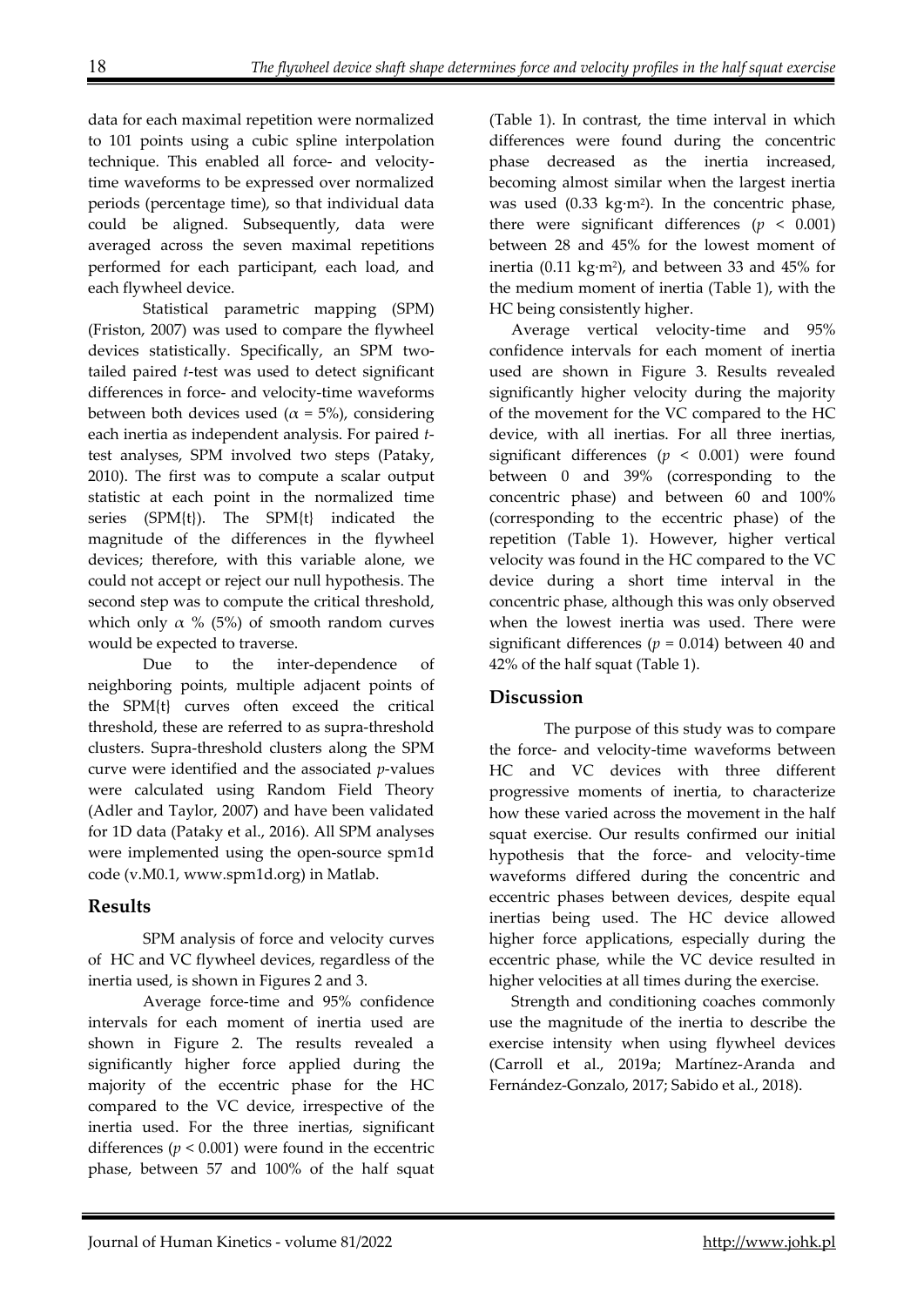| ρ<br>арц |  |
|----------|--|
|----------|--|

| Moment of inertia<br>Phase | $0.11 \text{ kg} \cdot \text{m}$ 2 |                           |                         | $0.22$ kg·m2 |                       |                     | $0.33$ kg $\cdot$ m2 |                           |                     |
|----------------------------|------------------------------------|---------------------------|-------------------------|--------------|-----------------------|---------------------|----------------------|---------------------------|---------------------|
|                            | Time<br>$(\%)$                     | Cone                      | Cylinder                | Time<br>(%)  | Cone                  | Cylinder            | Time<br>(%)          | Cone                      | Cylinder            |
| Average Force (BW)         |                                    |                           |                         |              |                       |                     |                      |                           |                     |
|                            | $0 - 5$                            | $2.06 \pm$<br>0.32        | $2.32 \pm 0.42$         | $0 - 3$      | $2.19 +$<br>0.28      | $2.41 \pm 0.39$     | $0 - 2$              | $2.26 \pm$<br>0.35        | $2.47 \pm 0.42$     |
| Concentric                 | $28 - 45$                          | $1.59 \pm$<br>0.63        | $2.17 \pm 0.67$         | $33 - 45$    | $1.73 \pm$<br>0.63    | $2.12 \pm 0.67$     |                      |                           |                     |
| Eccentric                  | $52 - 100$                         | $1.65 \pm$<br>0.44        | $2.07 \pm 0.49$         | $50 - 100$   | $1.75 \pm$<br>0.48    | $2.18 \pm 0.54$     | $50 - 100$           | $1.82 \pm$<br>0.49        | $2.22 \pm 0.60$     |
| Peak Force (BW)            |                                    |                           |                         |              |                       |                     |                      |                           |                     |
|                            | $0 - 5$                            | $2.13 \pm$<br>0.30        | $2.36\pm0.43$           | $0 - 3$      | $2.23 \pm$<br>0.27    | $2.43 \pm 0.39$     | $0 - 2$              | $2.27 \pm$<br>0.35        | $2.48 \pm 0.43$     |
| Concentric                 | $28 - 45$                          | $2.36$ $\pm$<br>0.45      | $2.74 \pm 0.41$         | $33 - 45$    | $2.41 \pm$<br>0.50    | $2.72 \pm 0.52$     |                      |                           |                     |
| Eccentric                  | $52 - 100$                         | $2.21 \pm$<br>0.30        | $2.55 \pm 0.41$         | $50 - 100$   | $2.33 \pm$<br>0.26    | $2.70 \pm 0.43$     | $50 - 100$           | $2.34 \pm$<br>0.34        | $2.74 \pm 0.47$     |
| Average Speed (m·s-1)      |                                    |                           |                         |              |                       |                     |                      |                           |                     |
|                            | $0 - 38$                           | $0.52 \pm$<br>0.28        | $0.32 \pm 0.17$         | $0 - 38$     | $0.51 \pm$<br>0.25    | $0.27 \pm 0.13$     | $0 - 51$             | $0.42 \pm$<br>0.24        | $0.20 \pm 0.13$     |
| Concentric                 | $44 - 48$                          | $0.18 \pm$<br>0.19        | $0.29 \pm 0.18$         |              |                       |                     |                      |                           |                     |
| Eccentric                  | $59 - 100$                         | $-0.49 \pm$<br>0.26       | $-0.32 \pm$<br>0.17     | $59 - 100$   | $-0.50 \pm$<br>0.24   | $-0.26 \pm$<br>0.14 | $55 - 100$           | $-0.45 \pm$<br>0.21       | $-0.21 \pm$<br>0.11 |
| Peak Speed (m·s1)          |                                    |                           |                         |              |                       |                     |                      |                           |                     |
|                            | $0-38\,$                           | $0.83\,\pm\,$<br>$0.15\,$ | $0.53\pm0.07$           | $0 - 38$     | $0.82\,\pm\,$<br>0.12 | $0.41\pm0.05$       | $0 - 51$             | $0.74\,\pm\,$<br>$0.10\,$ | $0.33\pm0.05$       |
| Concentric                 | 44 - 48                            | $0.30\,\pm\,$<br>$0.17\,$ | $0.39\pm0.13$           |              |                       |                     |                      |                           |                     |
| Eccentric                  | $59 - 100$                         | -0.76 $\pm$<br>0.17       | $-0.51 \pm$<br>$0.07\,$ | $59 - 100$   | -0.76 $\pm$<br>0.13   | -0.40 $\pm$<br>0.05 | $55 - 100$           | -0.71 $\pm$<br>0.09       | $-0.32 \pm$<br>0.05 |

*Average and peak force and velocity for each time interval where differences (p < 0.05)*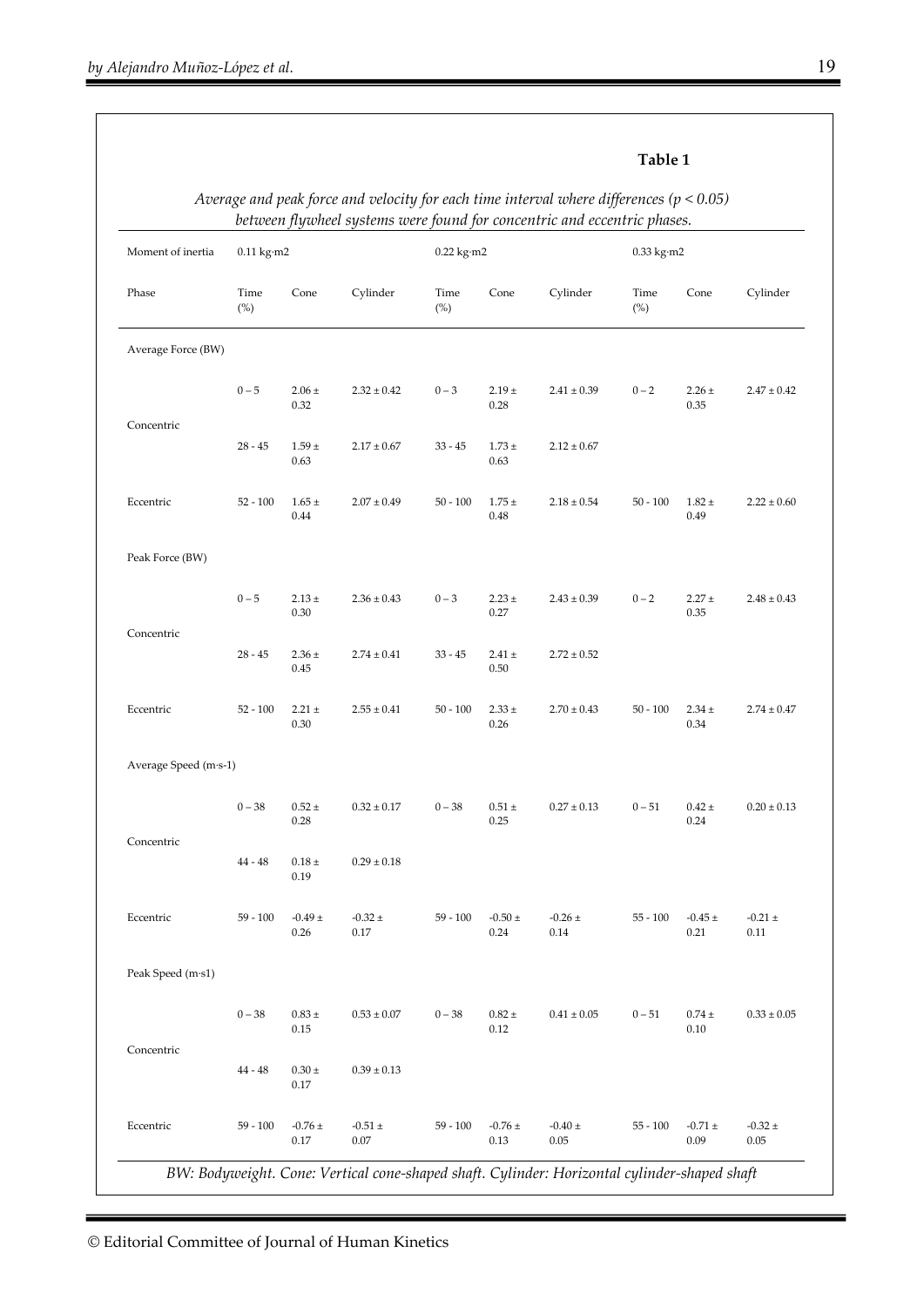

*moments of inertia used: low (a), medium (b), and high (c). The SPM{t} curves describe the differences between flywheel systems. Where the SPM{t} curve exceeds the critical threshold (dotted line), this area is shaded, and a statistically significant difference is present at those nodes marked by P. Vertical lines limit the concentric and eccentric phases.*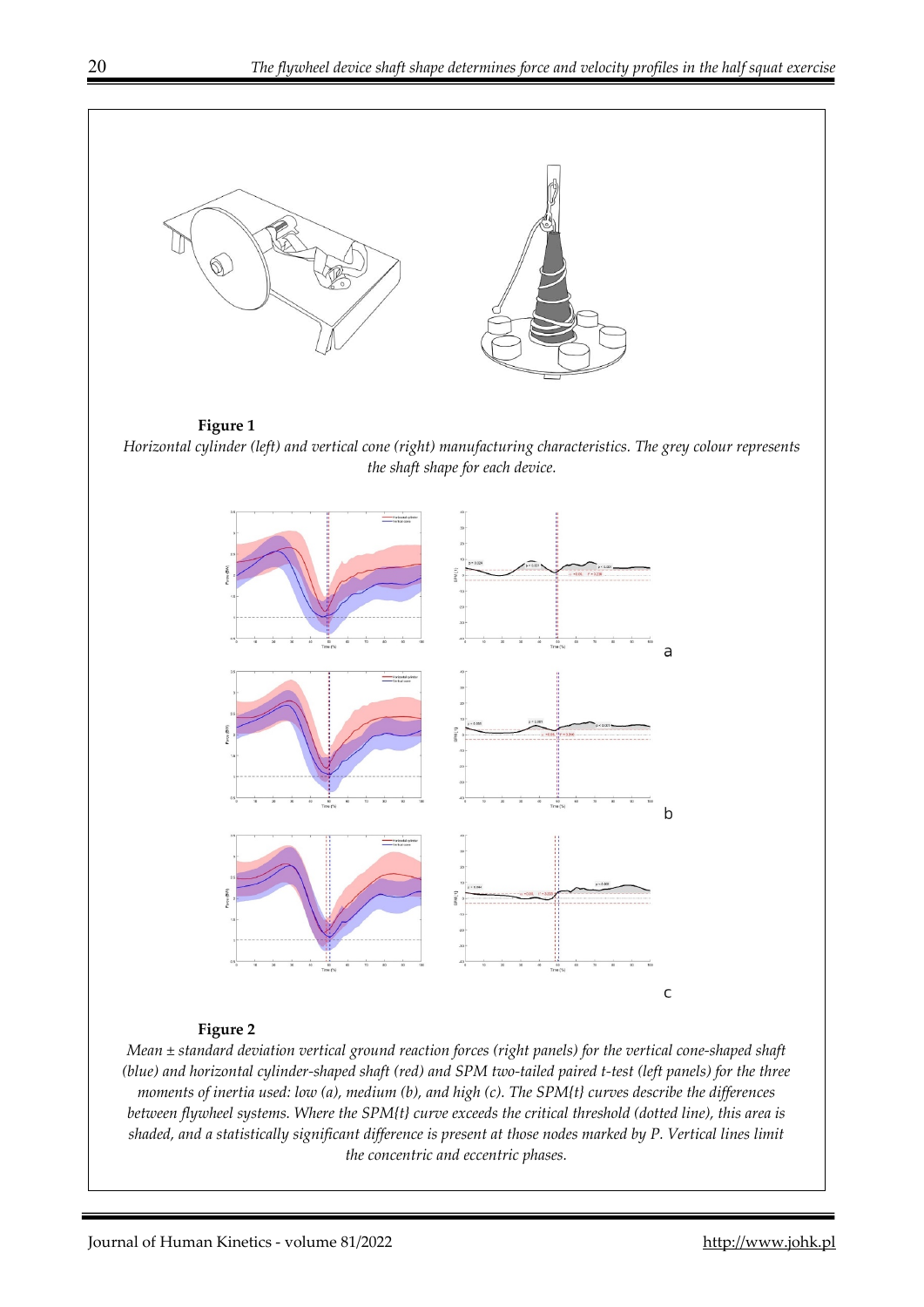

Previously, it has been shown that using a VC device will result in less resistance to accelerate the movement and brake it, compared to a HC device, and that the impulse is a valid variable to show differences among devices (Núñez et al., 2020). Our results show that, using different flywheel devices (classified as different shaft shapes), resulted in significant differences in the force application and subsequent velocity output in the half squat exercise. Thus, the way force is applied among those devices is different. Recent research has shown that, while during an exercise performed with a HC device the peak power output (Martínez-Aranda and Fernández-

Gonzalo, 2017) and peak velocity (Carroll et al., 2019b) can be achieved with very low inertias ( $\approx$ 0.01 kg·m2), these were achieved using greater inertias ( $\approx 0.2$  kg·m<sup>2</sup>) (Gonzalo-Skok et al., 2017; Moras and Vázquez-Guerrero, 2015) in the squat exercise while using VC devices. This agrees with our results which suggest that the wider the radius, the higher the power output, even though higher inertias were used in our study. For example, we showed that the higher the inertia used, the higher the differences in velocity between devices during both concentric and eccentric phases (Figure 3), in favor of the VC device. However, in force, these differences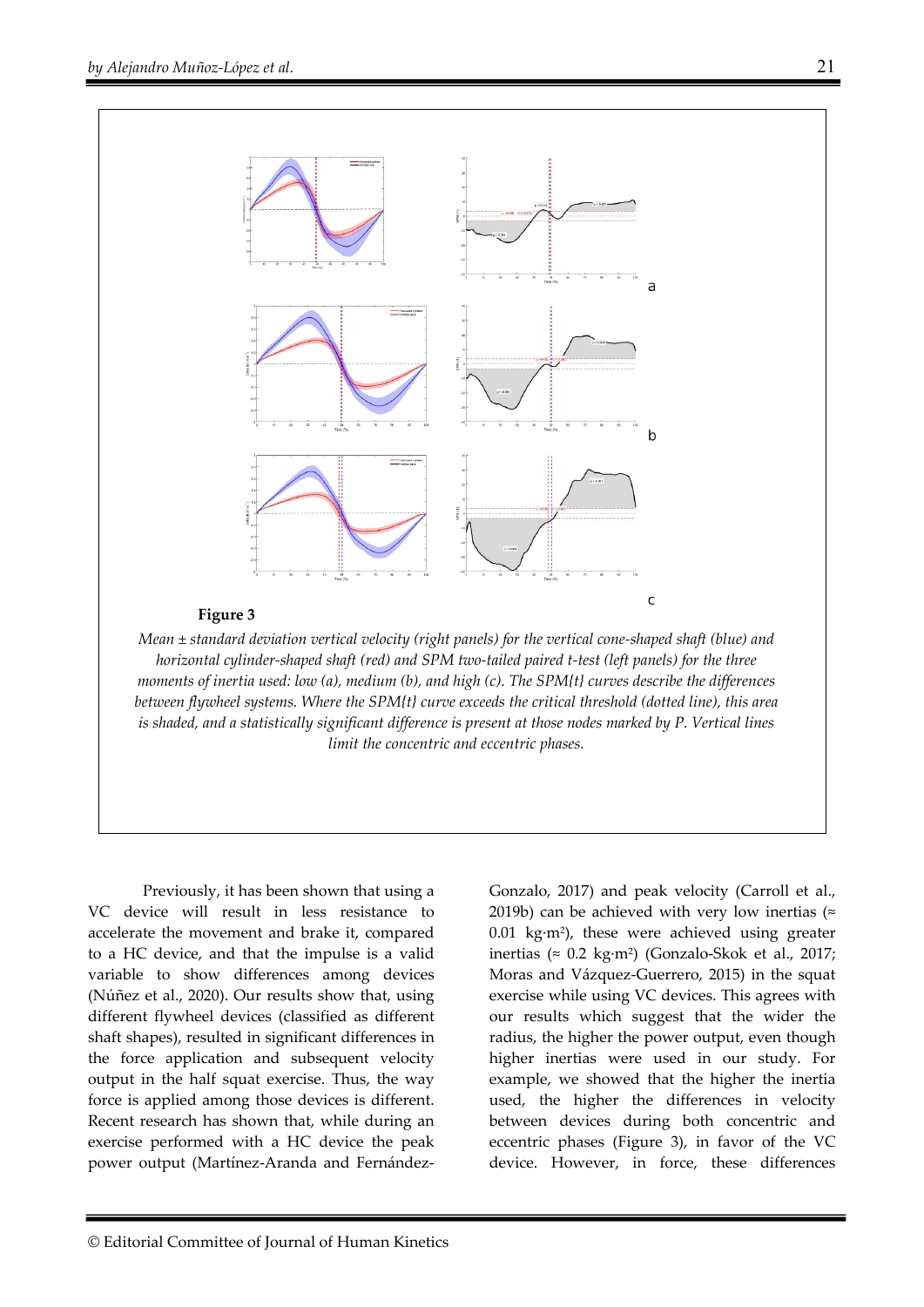decreased in the concentric phase, in favor of the HC device, but were almost the same for the eccentric phase, again in favor of the HC device (Figure 2). These results suggest that the differences between the devices remained, regardless of the inertia used, in the eccentric force and especially in velocity. In consequence, when the impulse shows differences among devices (Núñez et al., 2020), it is because of the way force is produced at the end of the concentric phase (Figure 2).

Force- and velocity-time waveforms demonstrated opposite behaviors with regard to the inertia progression (Figures 2 and 3); in particular, the larger the inertia, the lower the differences in concentric force application in both devices (Figure 2). In contrast, there were greater differences in velocity during both phases. The differences in the eccentric force application were the same as in the concentric force application, with the larger the inertia, the lower the differences. The main differences in force between devices occurred at the end of the concentric phase (from 28 to 45% with the lower, and from 33 to 45%, normalized time, Table 1). However, there were no significant differences in the concentric phase when using the larger inertia  $($ 0.3 kg·m2) (Figure 2). Hence, using this intensity appears to elicit no differences, regardless of the device used. These results can be explained by the HC device shaft which is narrower, resulting in lower torque and the need to apply higher force to move the same inertia. These results are in agreement with Carroll et al. (2018), even though those authors used different moments of inertia and a different HC device.

Our results showed that, in addition to the inertia per se, the shaft shape determines the velocity of both concentric and eccentric phases. The HC device used in this study has a constant variation and narrower shaft radius of 0.01 m, while the VC device has a variable shaft radius with a maximum radius of 0.05 m and a minimum radius of 0.01 m. Although this looks very simple and the physics is quite clear in these definitions, to our knowledge, this feature has received no attention in the literature for flywheel devices. The larger VC shaft radius could explain the higher velocities achieved in this device in both phases (almost double the velocity,  $\approx 0.48 \text{ m} \cdot \text{s}^{-1}$  vs.  $0.26$  m·s<sup>-1</sup>; Table 1). In addition to the radius,

other features such as the shaft orientation (vertical vs. horizontal) and/or the distance from the rope fixing point to the flywheel could explain the mechanical output differences found between devices, although these characteristics have received little attention in the literature and were also not considered in the current study. Consequently, further studies are needed to understand in detail the biomechanics underlying the use of flywheel devices. Thus, professionals must be aware of basic physics concepts when new training devices such as flywheels are implemented in their daily strength training routines (Figure 1).

In the eccentric phase, the HC showed higher mean forces ( $\approx$  2.15 N·kg, Table 1) compared to the VC device ( $\approx 1.74$  N·kg, Table 1) for all the inertias used. Using a flywheel we could achieve higher muscle mechanical output during the eccentric phase of the movement compared to the same exercise with free weights (Norrbrand et al., 2010; Núñez et al., 2017). Previous researchers have commented that this could be attributed to its unique loading features, which was confirmed by our results. However, the differences in velocity highlighted another practical and previously unknown application. Despite the higher eccentric forces shown in the HC device, the higher velocities evident at all inertias in both the concentric and eccentric phases for the VC suggest that higher eccentric activation is achieved at lower velocities (almost half velocity,  $\approx 0.48$  m·s-1 vs. 0.26 m·s-1, Table 1). In contrast to velocity, the HC device showed higher values of applied force along with lower displacement velocities. Higher forces were observed in the eccentric phase when using the HC compared to the VC device. In contrast to the HC device, the VC device showed higher velocities in the concentric and eccentric phases. In addition, during the concentric phase, higher velocities were achieved by applying similar force values to those recorded for the HC device, especially when large inertia was used. Training at high velocities by applying high forces can have a positive impact on performance (Rabita et al., 2015). Therefore, more studies are needed to compare both flywheel devices in order to induce specific neuromuscular adaptations.

As previously shown, the shaft-type influences mechanical output in flywheel devices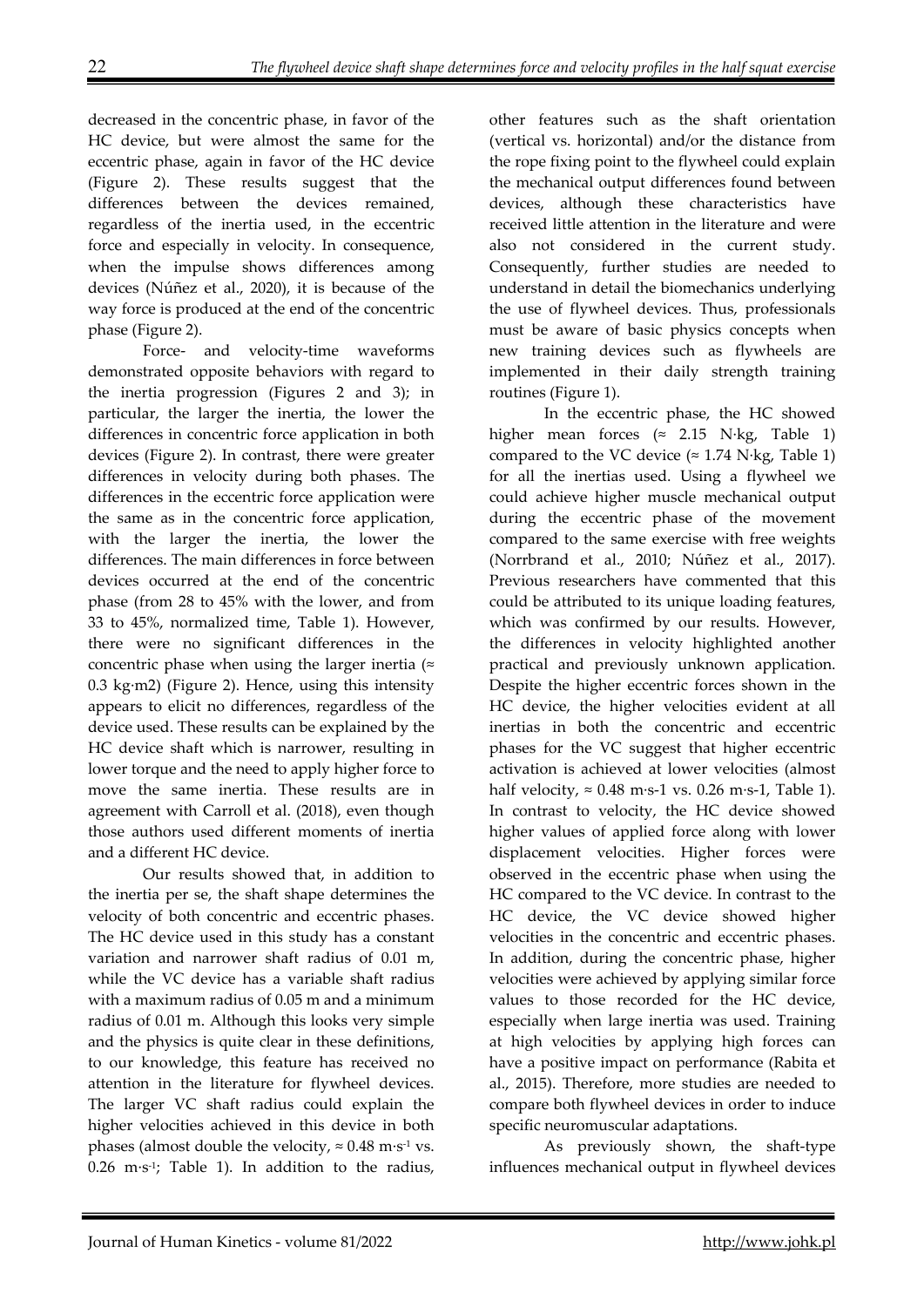(Núñez et al., 2020). Hence, a limitation of this study is that it is difficult to compare our data with previous research in this line when different manufacturers are used. Thus, future research can focus on analyzing whether the differences found in our study are also present in different manufacturers' devices using the same moments of inertia and the same shaft-type devices. Therefore, further research is needed to understand whether the force application and resultant velocity using different manufacturers and/or flywheel types are comparable or not. In addition, different exercises in different devices and other levels of sport can be studied to contrast the presented information.

In conclusion, the design of a flywheel device determines the way force is applied by healthy adults when executing a half squat, and this determines the subsequent velocity of the movement. Our results showed that while HC devices elicited higher forces, especially at the end of the concentric phase and during almost the entire eccentric phase, the VC device was more suitable for producing higher velocities given the same inertia. In addition, the HC resulted in greater eccentric activation in relation to force in contrast to higher eccentric velocities in the VC device. Therefore, coaches and practitioners should acknowledge that the inertia itself must not be the only variable considered when planning exercises using flywheel devices during RT programs. The same inertia magnitude may not be interchangeable or comparable between VC and HC flywheel devices; both types of devices present unique properties during the squat exercise.

#### **Acknowledgements**

The authors would like to acknowledge all the subjects and students who made part of this study for being active in the development of new insights in the Sports Sciences.

#### **References**

- Adler, R. J., & Taylor, J. E. (2007). *Random fields and geometry*. Springer New York. https://doi.org/10.1007/978- 0-387-48116-6
- Berg, H. E., & Tesch, P. A. (1998). Force and power characteristics of a resistive exercise device for use in space. *Acta Astronautica*, *42*(1–8), 219–230. https://doi.org/10.1016/S0094-5765(98)00119-2
- Carroll, K. M., Bernards, J. R., Bazyler, C. D., Taber, C. B., Stuart, C. A., DeWeese, B. H., Sato, K., & Stone, M. H. (2019a). Divergent performance outcomes following resistance training using repetition maximums or relative intensity. *International Journal of Sports Physiology and Performance*, *14*(1), 46–54. https://doi.org/10.1123/ijspp.2018-0045
- Carroll, K. M., Wagle, J. P., Sato, K., Taber, C. B., Yoshida, N., Bingham, G. E., & Stone, M. H. (2019b). Characterising overload in inertial flywheel devices for use in exercise training. *Sports Biomechanics*, *18*(4), 390–401. https://doi.org/10.1080/14763141.2018.1433715
- Cuenca-Fernández, F., López-Contreras, G., Mourão, L., de Jesus, K., de Jesus, K., Zacca, R., Vilas-Boas, J. P., Fernandes, R. J., & Arellano, R. (2019). Eccentric flywheel post-activation potentiation influences swimming start performance kinetics. *Journal of Sports Sciences*, *37*(4), 443–451. https://doi.org/10.1080/02640414.2018.1505183
- de Hoyo, M., Pozzo, M., Sañudo, B., Carrasco, L., Gonzalo-Skok, O., Domínguez-Cobo, S., & Morán-Camacho, E. (2015). Effects of a 10-week in-season eccentric-overload training program on muscleinjury prevention and performance in junior elite soccer players. *International Journal of Sports Physiology and Performance*. https://doi.org/10.1123/ijspp.2013-0547
- Friston, K. (2007). Statistical parametric mapping. In K. Friston, J. Ashburner, S. Kiebel, T. Nichols, & W. Penny (Eds.), *Statistical parametric mapping. The analysis of functional brain images* (pp. 10–31). Elsevier. https://doi.org/10.1016/B978-012372560-8/50002-4
- Gonzalo-Skok, O., Tous-Fajardo, J., Valero-Campo, C., Berzosa, C., Bataller, A. V., Arjol-Serrano, J. L., Moras, G., & Mendez-Villanueva, A. (2017). Eccentric-overload training in team-sport functional performance: Constant bilateral vertical versus variable unilateral multidirectional movements.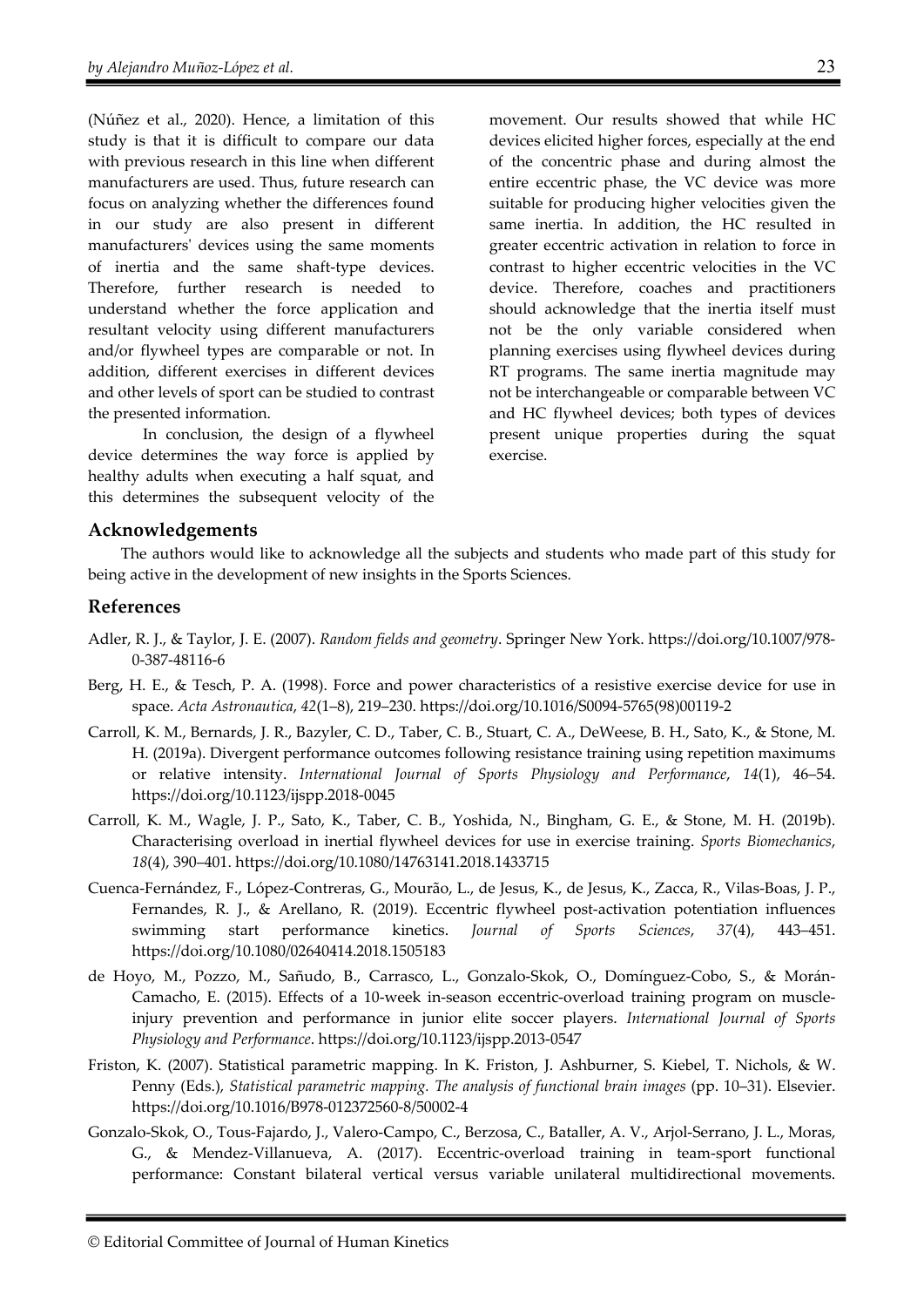*International Journal of Sports Physiology and Performance*, *12*(7), 951–958. https://doi.org/10.1123/ijspp.2016-0251

- Linthorne, N. P. (2001). Analysis of standing vertical jumps using a force platform. *American Journal of Physics*, *69*(11), 1198–1204. https://doi.org/10.1119/1.1397460
- Maroto-Izquierdo, S., García-López, D., Fernández-Gonzalo, R., Moreira, O. C., González-Gallego, J., & de Paz, J. A. (2017). Skeletal muscle functional and structural adaptations after eccentric overload flywheel resistance training: A systematic review and meta-analysis. *Journal of Science and Medicine in Sport*, *20*(10), 943–951. https://doi.org/10.1016/j.jsams.2017.03.004
- Martínez-Aranda, L. M., & Fernández-Gonzalo, R. (2017). Effects of inertial setting on power, force, work, and eccentric overload during flywheel resistance exercise in women and men. *Journal of Strength and Conditioning Research*, *31*(6), 1653–1661. https://doi.org/10.1519/JSC.0000000000001635
- Moras, G., & Vázquez-Guerrero, J. (2015). Force production during squats performed with a rotational resistance device under stable versus unstable conditions. *Journal of Physical Therapy Science*, *27*(11), 3401–3406. https://doi.org/10.1589/jpts.27.3401
- Norrbrand, L., Pozzo, M., & Tesch, P. A. (2010). Flywheel resistance training calls for greater eccentric muscle activation than weight training. *European Journal of Applied Physiology*, *110*(5), 997–1005. https://doi.org/10.1007/s00421-010-1575-7
- Núñez, F. J., de Hoyo, M., López, A. M., Sañudo, B., Otero-Esquina, C., Sanchez, H., & Gonzalo-Skok, O. (2019). Eccentric-concentric ratio: A key factor for defining strength training in soccer. *International Journal of Sports Medicine*, *40*(12), 796–802. https://doi.org/10.1055/a-0977-5478
- Núñez, F. J., Galiano, C., Muñoz-López, A., & Floria, P. (2020). Is possible an eccentric overload in a rotary inertia device? Comparison of force profile in a cylinder-shaped and a cone-shaped axis devices. *Journal of Sports Sciences*, *38*(14), 1624–1628. https://doi.org/10.1080/02640414.2020.1754111
- Núñez, F. J., & Sáez de Villarreal, E. (2017). Does flywheel paradigm training improve muscle volume and force? A meta-analysis. *Journal of Strength and Conditioning Research*, *31*(11), 3177–3186. https://doi.org/10.1519/JSC.0000000000002095
- Núñez, F. J., Suarez-Arrones, L. J., Cater, P., & Mendez-Villanueva, A. (2017). The high-pull exercise: A comparison between a VersaPulley flywheel device and the free weight. *International Journal of Sports Physiology and Performance*, *12*(4), 527–532. https://doi.org/10.1123/ijspp.2016-0059
- Pataky, T. C. (2010). Generalized n-dimensional biomechanical field analysis using statistical parametric mapping. *Journal of Biomechanics*, *43*(10), 1976–1982. https://doi.org/10.1016/j.jbiomech.2010.03.008
- Pataky, T. C., Vanrenterghem, J., & Robinson, M. A. (2016). The probability of false positives in zerodimensional analyses of one-dimensional kinematic, force and EMG trajectories. *Journal of Biomechanics*, *49*(9), 1468–1476. https://doi.org/10.1016/j.jbiomech.2016.03.032
- Petré, H., Wernstål, F., & Mattsson, C. M. (2018). Effects of flywheel training on strength-related variables: A meta-analysis. *Sports Medicine - Open*, *4*(1), 55. https://doi.org/10.1186/s40798-018-0169-5
- Rabita, G., Dorel, S., Slawinski, J., Sáez de Villarreal, E., Couturier, A., Samozino, P., & Morin, J.-B. (2015). Sprint mechanics in world-class athletes: A new insight into the limits of human locomotion. *Scandinavian Journal of Medicine and Science in Sports*, *25*(5), 583–594. https://doi.org/10.1111/sms.12389
- Sabido, R., Hernández-Davó, J. L., & Pereyra-Gerber, G. T. (2018). Influence of different inertial loads on basic training variables during the flywheel squat exercise. *International Journal of Sports Physiology and Performance*, *13*(4), 482–489. https://doi.org/10.1123/ijspp.2017-0282
- Stone, M. H., Collins, D., Plisk, S., Haff, G., & Stone, M. E. (2000). Training principles: Evaluation of modes and methods of resistance training. *Strength and Conditioning Journal*, *22*(3), 65. https://doi.org/10.1519/1533-4295(2000)022<0065:TPEOMA>2.0.CO;2
- Tesch, P. A., Fernández-Gonzalo, R., & Lundberg, T. R. (2017). Clinical applications of iso-inertial, eccentricoverload (YoYoTM) resistance exercise. *Frontiers in Physiology*, *8*, 241. https://doi.org/10.3389/fphys.2017.00241